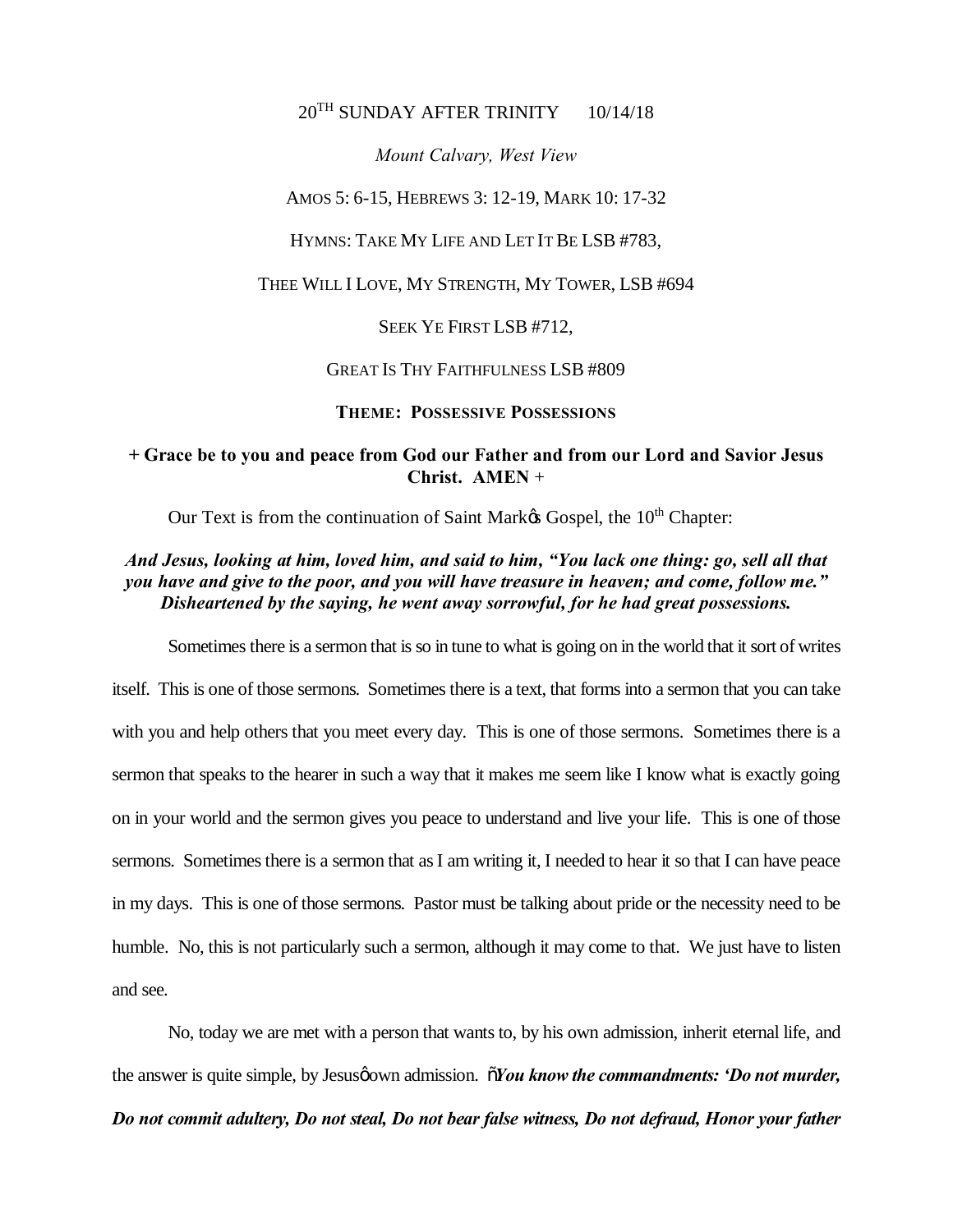*and mother.* '<sup>"</sup> What a simple list to inherit eternal life! Certainly, do not need that list of sins anymore!<sup>1</sup> Ah, but hear on…*And he said to him, "Teacher, all these I have kept from my youth."* Sound familiar? Every sinner believes he is not so bad, and has at the very least, kept the commandments as well as can possibly be, right? After all, you haven't murdered anybody, or cheated on your spouse, or disrespected your parents since leaving the house, right? *And Jesus, looking at him, loved him, and said to him, "You lack one thing: go, sell all that you have and give to the poor, and you will have treasure in heaven; and come, follow me." Disheartened by the saying, he went away sorrowful, for he had great possessions.*

It was not easy for this young man, well he was young right? Well, Mark does not say, and we do not *need* to say, for it matters not if this is a young man or a seasoned citizen not unlike myself with my AARP card. If you want to inherit eternal life, you  $\tilde{\text{c}}$  gots to follow the commandments, and not have anything that stands in the way of following God. Yet the man had something stopping him 6 great possessions.

Now I can sit up here and tell you, I have possessions, and many of them were on display at my Birthday party. I got all kinds of Monopoly® games, I have many more items of a Batman® nature, and sports memorabilia? Too many to count. Got an entire fixture from a K-mart that went out of business, eight points to hang from, that has already reached its capacity. One could make the case that I have much in the possession is accumulation, perhaps even reached the amount of  $\tilde{\alpha}$  greator as our dear kneeler. The difference is, my possessions may define me to this world, but not to the world to come.

How can I be so sure? As well as you may ask of yourself,  $\delta$ How can I (that is,  $\delta$ you $\delta$ ) be so sure that my (that is,  $\tilde{\text{oyour}}$ ) possessions do not control me? $\ddot{\text{o}}$ . The example we have this week: I was given a message this week, that two dear friends, a married couple of over 50 years, who have been faithful Lutheran Church goers, who have finally reached retirement, and have settled down in Pensacola, Florida, and due to the hurricane, we called Michael, have lost everything. I mean *everything*. Naturally,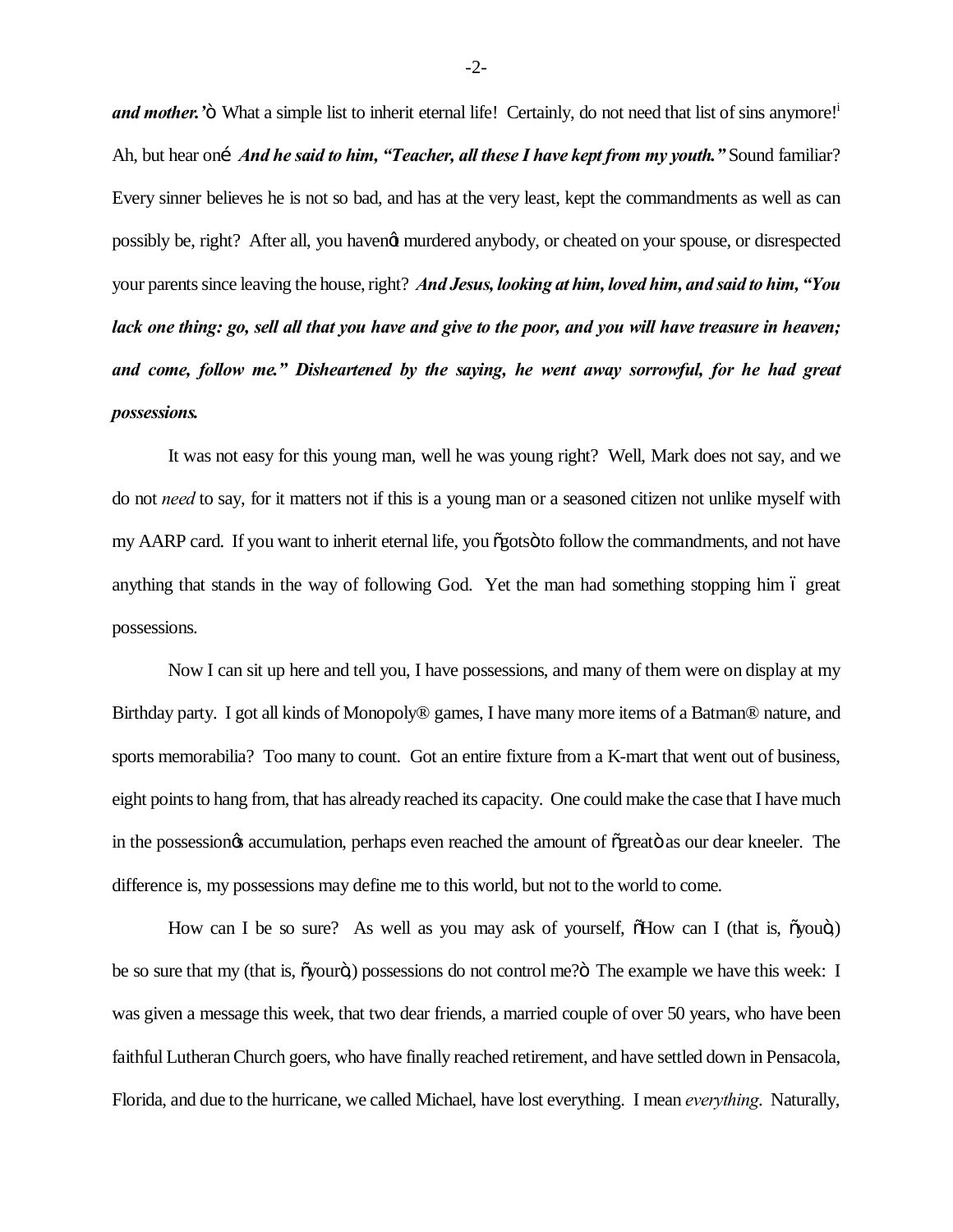they are upset. I have expressed my condolences and offered any assistance I can give. But as I sit here in comfortable Pittsburgh, PA, and put myself in their shoes, can I say, that I would be upset if it was all gone in a moment of God $\alpha$  will? Can you? Perhaps some would say this is one of those times where you cannot know until you do, but I say yes, I can, for I have not lost everything. I have myself; and using my friends as an example, I have my wife. Their kids are safely in the Pennsylvania region, so they have family, and above all else, I have my Faith; God is with me, and I can endure all, because He is with me.

Amos shows us the world, and how it deals with people. They hate being corrected; they trample the poor, they take more than they need, and refuse to help unless it gives them something in return. The word here is selfish, and the world is certainly this. Proven by the fact that what it has, it tries to keep and get more. This was the mangs problem. He just could not sell all he has to give to those less than him. He wanted to inherit eternal life by having the same life here.

The writer to the Hebrews also warns us,  $\tilde{o}$ Take care, brothers, lest there be in any of you an evil, *unbelieving heart, leading you to fall away from the living God.* We can at any time fall into this worldly mindset that we have to keep our stuff, and gain still more, at the expense of others who need help. If we do not go downtown, we do not see the poor, and therefore, maybe we forget there are people in need? When we spend time with family, are we doing so at the expense of giving them Church and the opportunities to hear the Word, confess sins, receive forgiveness, and partake of the supper so that when bad things happen, we have a God to fall back on? The evil heart is the unbelieving heart that cares about this world more than the next. A good heart is one that has Christ and is working in this world to bring many to the next. When we offer Christ Crucified, we are not offering a history lesson. We offer the forgiveness won by the only GOOD thing in this world, God alone, and when He is offered at this table, with His body and blood, you receive the comfort of your soul.

My Florida friends will be just fine. They have each other, their friends, and most of all, our Loving Savior Who is mightier than the wind and waves. The things they had will be replaced, hey,

-3-